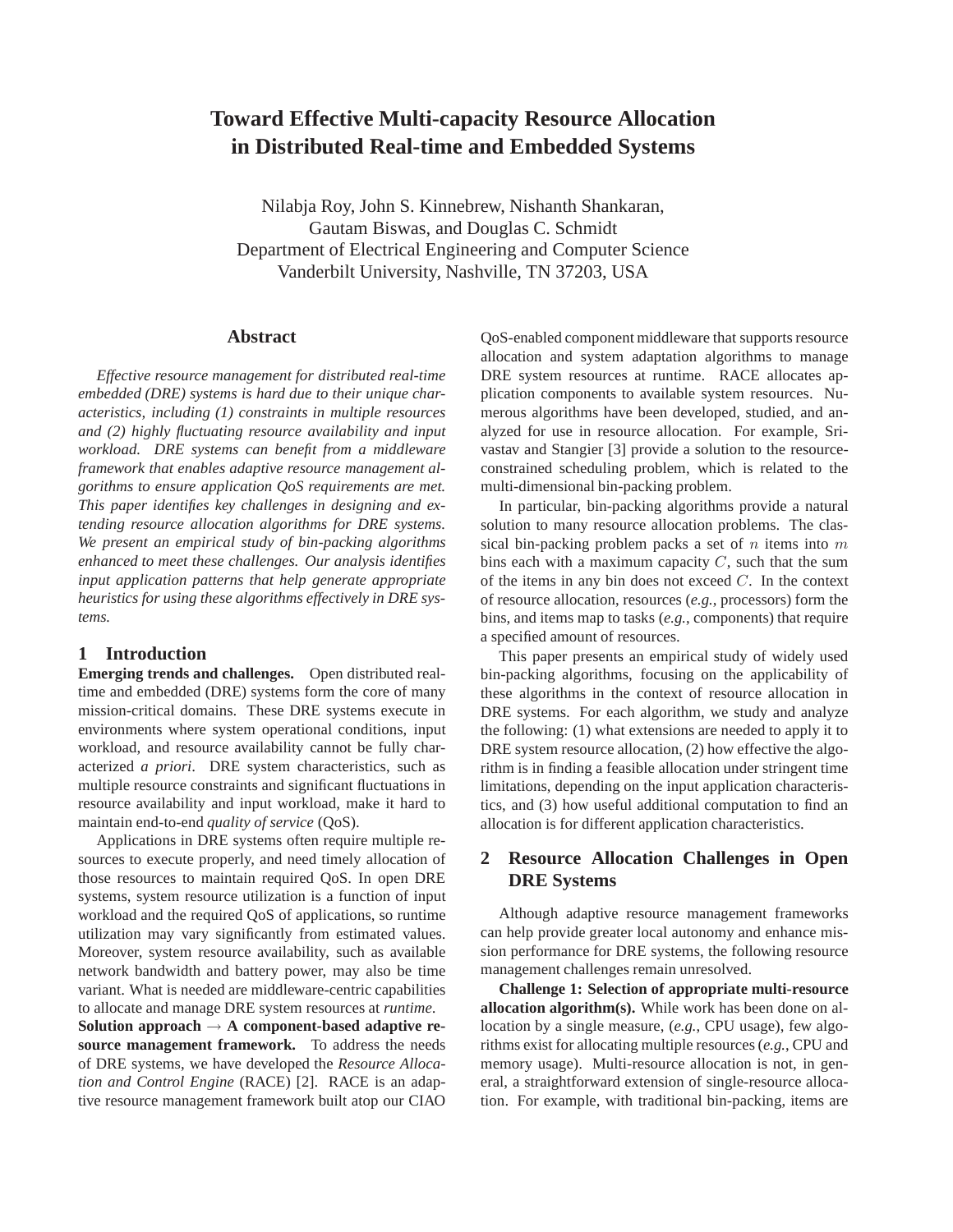compared by size, but with multiple resources the appropriate "size" measure is no longer obvious, *e.g.*, it could be the average, sum, larger, or other combination of the multiple resource requirements.

The effectiveness of individual resource allocation algorithms also depends on the characteristics of applications being deployed. In particular, the distribution of component resource usage in an application—or an entire system may be useful in selecting the most applicable resource allocation algorithm/heuristic. For example, some deployments may consist entirely of components whose resource use is small relative to the resources available at each node. Other deployments may include a mix of relatively large (in terms of resource use) components and relatively small ones. Some algorithms are more effective or efficient than others in finding an allocation for particular distributions of component resource use. Our results in Section 3.1 evaluate performance patterns that characterize the performance of heuristics across various input distributions.

**Challenge 2: Point of diminishing returns for running resource allocation algorithms.** DRE systems often operate on strict time constraints and it may be necessary to terminate the search for an allocation if it takes excessive computation/time. In that case, a mission planning application may be able to provide a new/modified application that has less stringent resource requirements (while potentially having lower quality or utility).

As with algorithm selection, determining whether additional computation may be successful in finding an allocation can depend on application characteristics (such as percentage of components with large resource requirements or number of components to be allocated), as well as the particular allocation algorithm(s) used. Our analysis of experimental results in Section 3.2 identifies cases in which additional computation is unlikely to improve performance.

# **3 Solution Approach: Integration of RACE and Resource Allocation Heuristics Based on Performance Patterns**

This section empirically evaluates bin-packing algorithms that RACE uses to make the initial and subsequent resource allocations. Since complete bin-packing algorithms can be computationally expensive, we study different heuristic schemes in a multi-capacity bin-packing framework to simplify the allocation task. Our goal is to determine resource allocation heuristic *performance patterns*, *i.e.*, the likelihood of a heuristic finding an allocation for different classes of input. RACE uses these performance patterns to (1) select appropriate resource allocation algorithms based on the input data set at runtime and (2) determine how much computation to expend on each.

## **3.1 Resolving Challenge 1: Selection of Appropriate Multi-resource Allocation Algorithm(s)**

**Problem.** RACE allocates available resources to components based on allocation algorithms/heuristics. If the relative performance of these allocation algorithms is known for particular distributions of component resource usage, RACE can choose the one(s) most effective at allocating applications in the system. Moreover, dynamically choosing the set of applicable algorithms/heuristics can make certain DRE systems even more efficient and effective in finding allocations. The patterns of performance for the available heuristics must therefore be identified across a variety of input distributions.

**Solution** → **Empirical comparison of heuristic performance.** To determine the performance of multi-capacity extensions to common bin-packing heuristics, we ran a series of experiments with problems drawn from various input distributions. These experiments used two-capacity bins, applicable to the case of system nodes with two resource attributes, such as CPU and memory. The performance metrics considered are "number of successes" in a fixed number of runs. The extension to additional resources for these heuristics is straightforward from the two-capacity implementation. We set the size of each of the two bin capacities to 100, representing 100% of the resource. In analyzing the results, we consider three orthogonal dimensions to the cases being tested, as described below.

• **Heuristic** is the performance of each algorithm/ heuristic on the generated problems. We evaluate the extensions to multi-capacity bin-packing of the popular best-fit, first-fit, and worst-fit heuristics.

• **Sorting method** is the method used to sort the items before applying the above heuristics. Sorting items by decreasing size before packing the bins often provides better performance in traditional bin-packing. In our experiments, items are also sorted in decreasing order of size, but because the problems are multi-capacity ones, the sorting criteria is non-trivial. Several definitions for a scalar size value (combining or comparing the multiple dimensions) could be used, including sum, product, sum of squares, and maximum component. Our current experiments focus on two scalar definitions of size: sum and maximum component.

• **Item distribution** is the characterization of the distribution from which item sizes are drawn. Different solution methods and heuristics may be more/less applicable to particular item size distributions. One goal of our experiments is to determine if/when these heuristics are more effective based on characterization of input item sizes. For these experiments we used uniform distributions with various mean values. We also compared across the total amount of slack between the capacities of the bins and the sizes of the items. For example, a problem with 10 bins of capacity (100,100) and a slack of exactly 10 percent in each dimension, would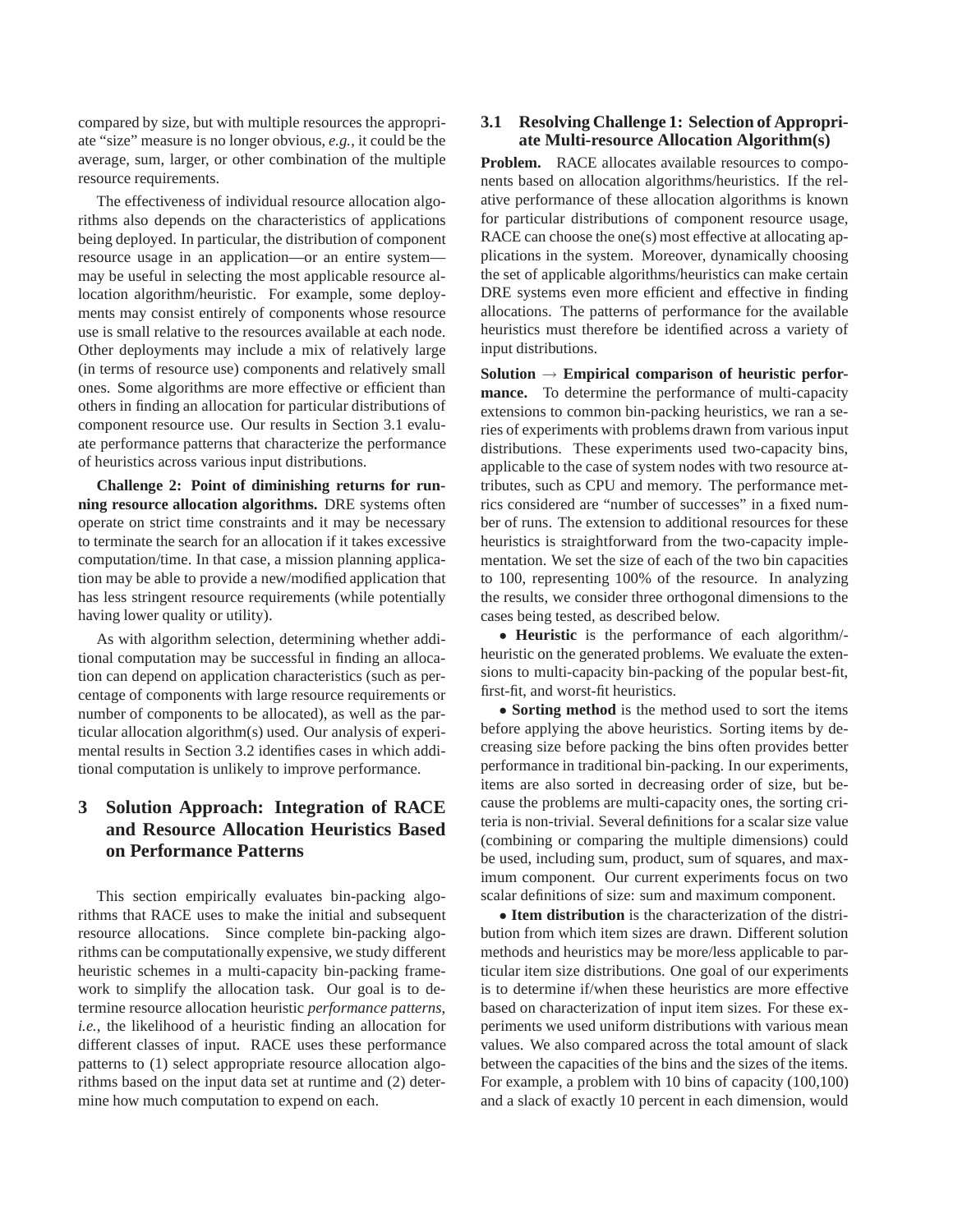have a set of items whose sizes sum to (900,900).

#### **3.1.1 Problem Generation**

Three input parameters characterize the problems generated for a given set of test runs: (1) number of (100,100) capacity bins, (2) range of item sizes, and (3) percentage slack allowed (as a range) in the generated problems. These experiments use two-capacity bins/items, with the item's size in each dimension independently drawn from uniform distributions. For example, with 10 bins, 0-70 for item sizes, and 5-10 as the allowable percentage of slack, the set of problems generated would have items with an average size of ∼35 in each resource and total size for the sum of items would be between 900 and 950 in each resource.

To generate the problems, we used *rejectionsampling* [1], which samples from an arbitrary distribution  $f(x)$  using some standard distribution  $g(x)$  that is easy to sample. We generated items with the constraint that the sum of the item sizes should be less than the sum of all bin capacities by an amount within the range of allowable slack. Items were generated from the specified distribution until their sum was within the allowable range of slack or was greater than the maximum value, in which case that set of items was rejected. The generated set of items thus meets global bin capacity constraints, but a valid allocation is not guaranteed, *i.e.*, the problem may or may not be solvable.

We generated 10,000 instances of the problems that were run with the different heuristics. The number of bins used was 4 because using more bins made the running time of the complete algorithm too large to generate results in a reasonable amount of time. The running time was primarily a problem for distributions with smaller average item size because there were more items in total. For the other distributions, we also performed the experiments with 10 bins and obtained results that followed the same patterns identified in the 4 bin experiments presented here.

Figure 1 shows a representative frequency distribution of the item sizes in one of the two dimensions for a problem with 0-100 item distribution and slack between 0% and 5%. The problem sets for the other distributions and slack values also closely match their specified uniform distributions and are not included.

## **3.1.2 Analysis of Results**

Figure 2a shows the relative performance of the different heuristics with a uniform distribution of item sizes between 0 and 100 for each dimension. This result shows that the best-fit and first-fit heuristics outperform the worst-fit ones overall (for this distribution). Moreover, the choice of sorting criteria does not make a large difference, as shown by the similar results for both sum and maximum component sorting when used with each heuristic.



Figure 1: Distribution of Items (0-100 range)

The results for the items with ranges 0-70 and 0-30 show the same patterns, and are presented in the Figures 2b and 2d. The results from the 0-50 distribution exhibit a slightly different behavior as shown in Figure 2c. For these problems, there is a significant difference in performance between sorting criteria, with the sum sorting criteria outperforming the maximum component sorting criteria.

The results for these experiments clearly show a performance pattern for each heuristic across different input distributions, which RACE exploits during runtime resource allocation. For example, if the input distribution is roughly uniform with a mean item size of 25, these results would direct RACE to first employ the best-fit heuristic with sorting based on sum of the items, before expending computation on the other heuristics. Conversely, for uniform distributions with a mean item size near 50, RACE would prefer to first try the first-fit heuristic with sorting based on maximum component size.

# **3.2 Resolving Challenge 2: Point of Diminishing Returns for Running Resource Allocation Algorithms**

**Problem.** The set of multi-capacity bin-packing heuristics tested in these experiments make a single attempt at finding an allocation. Extending these heuristics (*e.g.*, with backtracking or local search), however, is likely to produce better results in many cases at the cost of additional computation. Still, this is not consistently the case across all input distributions tested. RACE must therefore determine whether additional computation would significantly enhance its chance of finding a solution.

**Solution** → **Empirical study of heuristics performance on solvable problems.** Determining where additional computation can and cannot yield better performance requires further analysis of our experimental results. By identifying which input distributions yielded relatively low rates of success relative to total solvable problems, we can find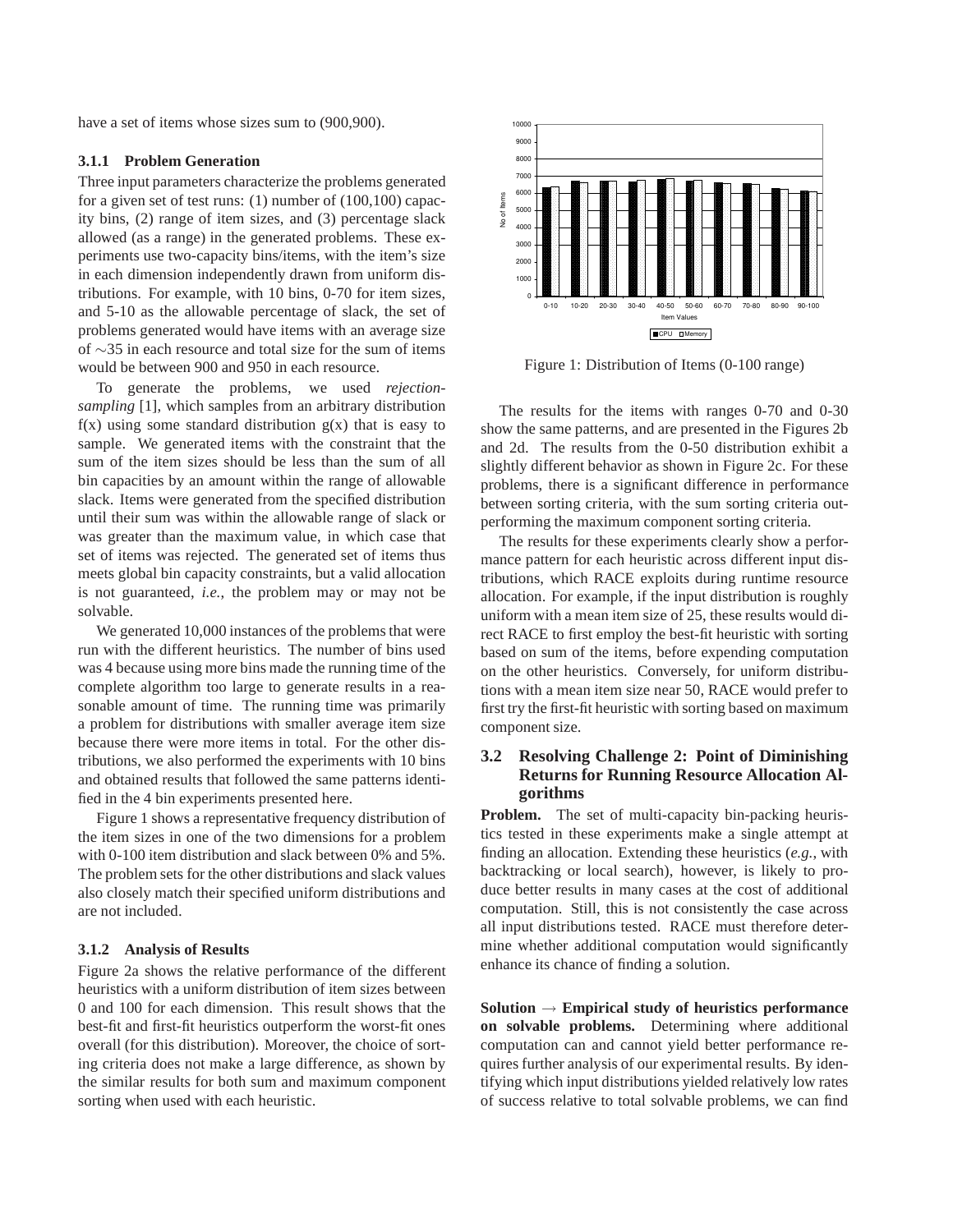

Figure 2: Performance Comparison of Different Heuristics

| Item Size | % Slack |          |           |           |
|-----------|---------|----------|-----------|-----------|
|           | $0 - 5$ | $5 - 10$ | $10 - 15$ | $15 - 20$ |
| $0 - 30$  | 34.84   | 97.96    | 99.97     | 100       |
| $0 - 50$  | 10.57   | 65.49    | 96.14     | 99.67     |
| $0 - 70$  | 26.44   | 65.68    | 93.02     | 99.14     |
| $0 - 100$ | 100     | 94.93    | 99.34     | 99.64     |

Table 1: Success Rate of Heuristics on Solvable Problems

the cases in which additional computation would likely benefit heuristic performance. Table 1 summarizes the combined performance of the heuristics on the *solvable* problems from each distribution. To determine whether a solution existed for each problem, we implemented a complete algorithm that searched all combinations for packing the items. Due to the running time of this algorithm, we limited the number of bins in the experiment to 4.

The success rate of the heuristics (computed for the sub-

set of problems for which there existed a valid allocation) varies with the distribution ranges as well as with the slack in the bins. It is clear from the results that the heuristics perform quite well when the slack is relatively large (*i.e.*, greater than 10%). When there is very little slack (*i.e.*, 0- 5% slack), however, the heuristics mostly perform poorly, with performance increasing with greater slack.

The exception to this trend is the 0-100 range items where there is a preponderance of medium-to-large size items (relative to bin capacity). In that case, the heuristics perform extremely well, with the unexpected result that they perform best with very little slack. These results suggest that when there are a significant number of large items and very little slack, the problem may only be solvable in one way (or a small number of ways) that is immediately found by the heuristics as they attempt to pack the bins without exceeding their capacity. The success rate diminishes a little with greater slack but is still quite high (99%). This may